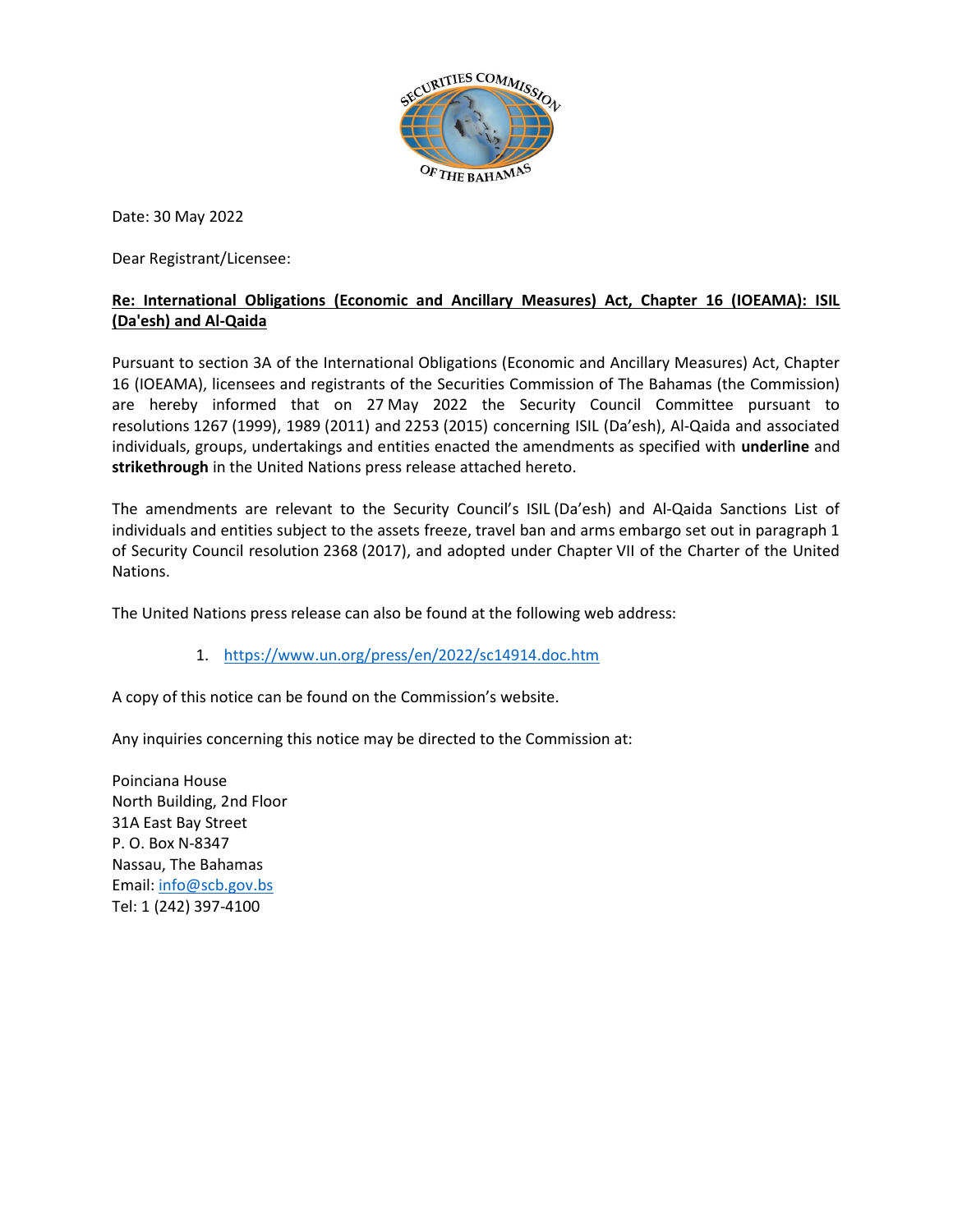

**United Nations**

## **PRESS [RELEASE](https://www.un.org/press/en/press-release) [SECURITY](https://www.un.org/press/en/security-council) COUNCIL**

**SC/14914 27 MAY 2022**

## **Security Council ISIL (Da'esh) and Al-Qaida Sanctions Committee Amends Four Entries on Its Sanctions List**

On 27 May, the Security Council Committee pursuant to resolutions 1267 (1999), 1989 (2011) and 2253 (2015) concerning ISIL (Da'esh), Al‑Qaida and associated individuals, groups, undertakings and entities enacted the amendments specified with underline and strikethrough in the entries below on its ISIL (Da'esh) and Al-Qaida Sanctions List of individuals and entities subject to the assets freeze, travel ban and arms embargo set out in paragraph 1 of Security Council resolution 2368 (2017), and adopted under Chapter VII of the Charter of the United Nations.

## **A. Individuals**

**QDi.187 Name:** 1: ARIS 2: SUMARSONO 3: na 4: na **Title:** na **Designation:** na **DOB:** 19 April 1963 **POB:** Gebang village, Masaran, Sragen, Central Java, Indonesia **Good quality a.k.a.: a)** Zulkarnan **b)** Zulkarnain **c)** Zulkarnin **d)** Arif Sunarso **e)** Zulkarnaen **f)** Aris Sunarso **g)** Ustad Daud Zulkarnaen **Low quality a.k.a.: a)** Murshid **b)** Daud **c)** Pak Ud **d)** Mbah Zul **e)** Zainal Arifin **f)** Zul **g)** Abdullah Abdurrahman **h)** Abdul **i)** Abdurrahman **Nationality:** Indonesia **Passport no:** na **National identification no:** na **Address:** na **a)** Desa Gebang, Kecamatan Masaran, Kabupaten Sragen, Jawa Tengah, Indonesia **b**) Desa Taman Fajar, Kecamatan Probolinggo, Kabupaten Lampung Timur, Lampung, Indonesia **Listed on:** 16 May 2005 (amended on 17 Apr. 2019, **27 May 2022**) **Other information:** Review pursuant to Security Council resolution 1822 (2008) was concluded on 8 Jun. 2010. Review pursuant to Security Council resolution 2253 (2015) was concluded on 7 June 2018. Review pursuant to Security Council resolution 2368 (2017) was concluded on 15 November 2021. INTERPOL-UN Security Council Special Notice web link: https://www.interpol.int/en/How-we[work/Notices/View-UN-Notices-Individuals.](https://www.interpol.int/en/How-we-work/Notices/View-UN-Notices-Individuals)

**QDi.304 Name:** 1: MOCHAMMAD 2: ACHWAN 3: na 4: na **Title:** na **Designation:** na **DOB: a)** 4 May 1948 **b)** 4 May 1946 **POB:** Tulungagung, Indonesia **Good quality a.k.a.: a)** Muhammad Achwan **b)** Muhammad Akhwan **c)** Mochtar Achwan **d)** Mochtar Akhwan **e)** Mochtar Akwan **Low quality a.k.a.:** na **Nationality:** Indonesia **Passport no:** na **National identification no: a)** Indonesia National Identity Card 3573010405480001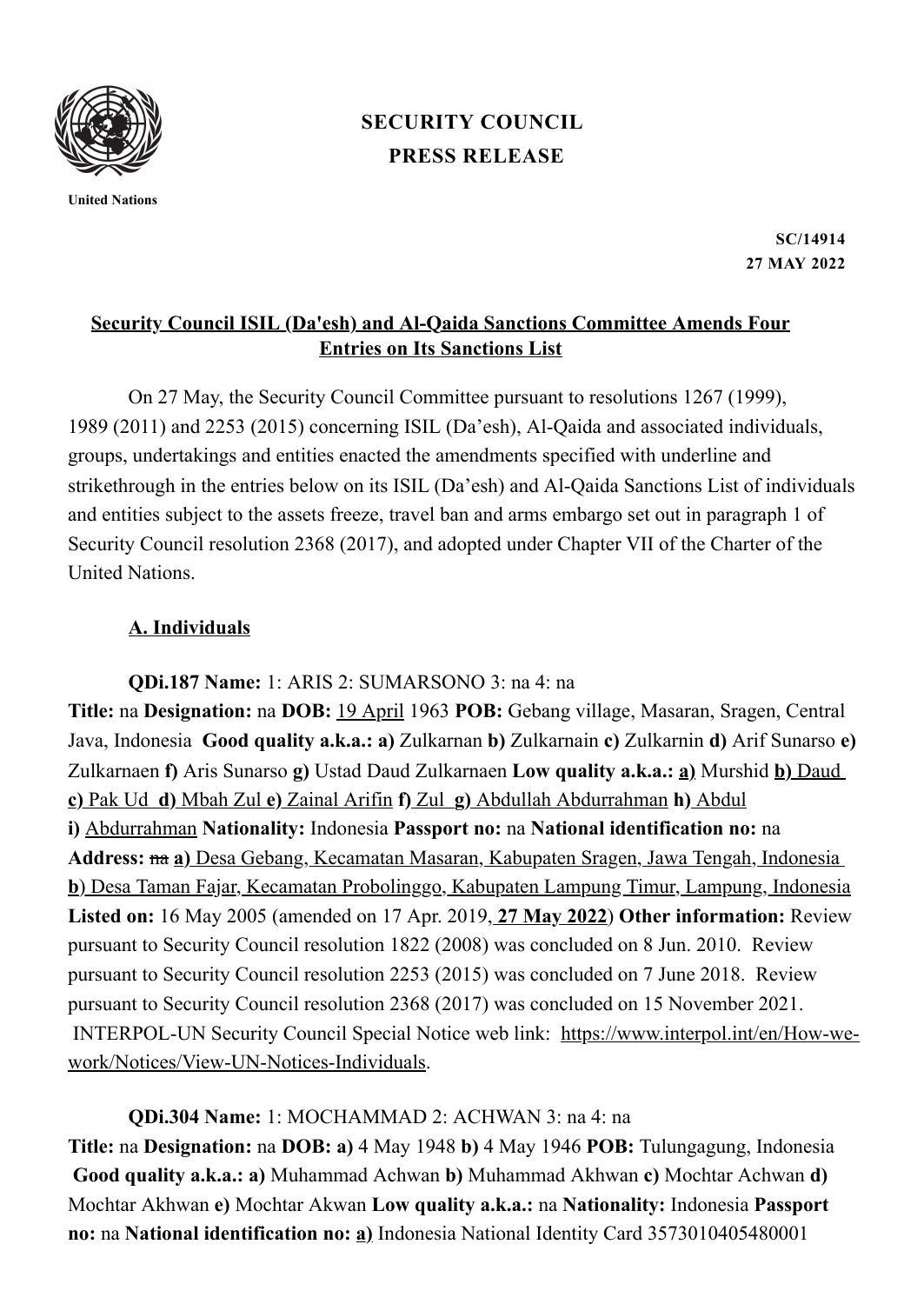(under name Mochammad Achwan ) **b)** Indonesia National Identity Card 353010405480001 **Address:** Jalan Ir. H. Juanda 8/10, RT/RW 002/001, Jodipan, Blimbing, Malang, 65127, Indonesia **Listed on:** 12 Mar. 2012 **(**amended on **27 May 2022) Other information:** Acting emir of Jemmah Anshorut Tauhid (JAT) (QDe.133). Associated with Abu Bakar Ba'asyir (QDi.217), Abdul Rahim Ba'aysir (QDi.293) and Jemaah Islamiyah (QDe.092). Review pursuant to Security Council resolution 2368 (2017) was concluded on 15 November 2021. INTERPOL-UN Security Council Special Notice web link: [https://www.interpol.int/en/How-we-work/Notices/View-UN-](https://www.interpol.int/en/How-we-work/Notices/View-UN-Notices-Individuals)Notices-Individuals.

**QDi.386 Name:** 1: MOUNIR 2: BEN DHAOU 3: BEN BRAHIM 4: BEN HELAL **Title:** na **Designation:** na **DOB:** 10 May 1983 **POB:** Ben Guerdane, Tunisia **Good quality a.k.a.:** na **Low quality a.k.a.: a)** Mounir Helel **b)** Mounir Hilel **c)** Abu Rahmah **d)** Abu Maryam al-Tunisi **Nationality:** Tunisia **Passport no:** na **National identification no:** na 08619445 **Address:** na Amria Ben Guerdane, Medenine, Tunisia **Listed on:** 29 Feb. 2016 (amended on 27 May 2022) **Other information:** Foreign terrorist fighter facilitator experienced in establishing and securing travel routes. Deeply involved in providing material support to the Organization of Al-Qaida in the Islamic Maghreb (QDe.014) in North Africa. Assisted foreign terrorist fighters' travel throughout North Africa and to Syrian Arab Republic to join Islamic State in Iraq and the Levant, listed as Al-Qaida in Iraq (QDe.115). Profession: farm worker. Mother's name: Mbarka Helali. Review pursuant to Security Council resolution 2368 (2017) was concluded on 15 November 2021. INTERPOL-UN Security Council Special Notice web link: <https://www.interpol.int/en/How-we-work/Notices/View-UN-Notices-Individuals>.

**QDi.395 Name:** 1: MUHAMMAD 2: SHOLEH 3: IBRAHIM 4: na **Title:** Ustad **Designation:** na **DOB:** 1958 (Sep.) **POB:** Demak, Indonesia **Good quality a.k.a.: a)** Mohammad Sholeh Ibrahim **b)** Muhammad Sholeh Ibrohim **c)** Muhammad Soleh Ibrahim **d)** Sholeh Ibrahim **e)** Muh Sholeh Ibrahim **Low quality a.k.a.:** na **Nationality:** Indonesia **Passport no:** na **National identification no:** na **a)** Indonesia National Identity Card 3311092409580002 **b)** Indonesia National Identity Card 3311092409580003 **Address: na a)** Masjid Baitul Amin, Waringinrejo RT 01 RW 02, Grogol, Cemani, Sukoharjo, Jawa Tengah 57572, Indonesia **b)** Desa Cemani, Waringinrejo RT 001/021, Kecamatan Grogol, Kabupaten Sukoharjo, Jawa Tengah, Indonesia **Listed on:** 20 Apr. 2016 (amended on 27 Dec. 2021) **Other information:** Has served as the acting emir of Jemmah Anshorut Tauhid (JAT) (QDe.133) since 2014 and has supported Islamic State in Iraq and the Levant (ISIL), listed as Al-Qaida in Iraq (QDe.115). Profession: Lecturer/Private Teacher. R eview pursuant to Security Council resolution 2368 (2017) was concluded on 15 November 2021. INTERPOL-UN Security Council Special Notice web link: [https://www.interpol.int/en/How-we-work/Notices/View-UN-Notices-Individuals.](https://www.interpol.int/en/How-we-work/Notices/View-UN-Notices-Individuals)

The ISIL (Da'esh) and Al-Qaida Sanctions List is updated regularly on the basis of relevant information provided by Member States and international and regional organizations. An updated List is accessible on the ISIL (Da'esh) and Al-Qaida Sanctions Committee's website at the following URL: [www.un.org/securitycouncil/sanctions/1267/aq\\_sanctions\\_list](http://www.un.org/securitycouncil/sanctions/1267/aq_sanctions_list).